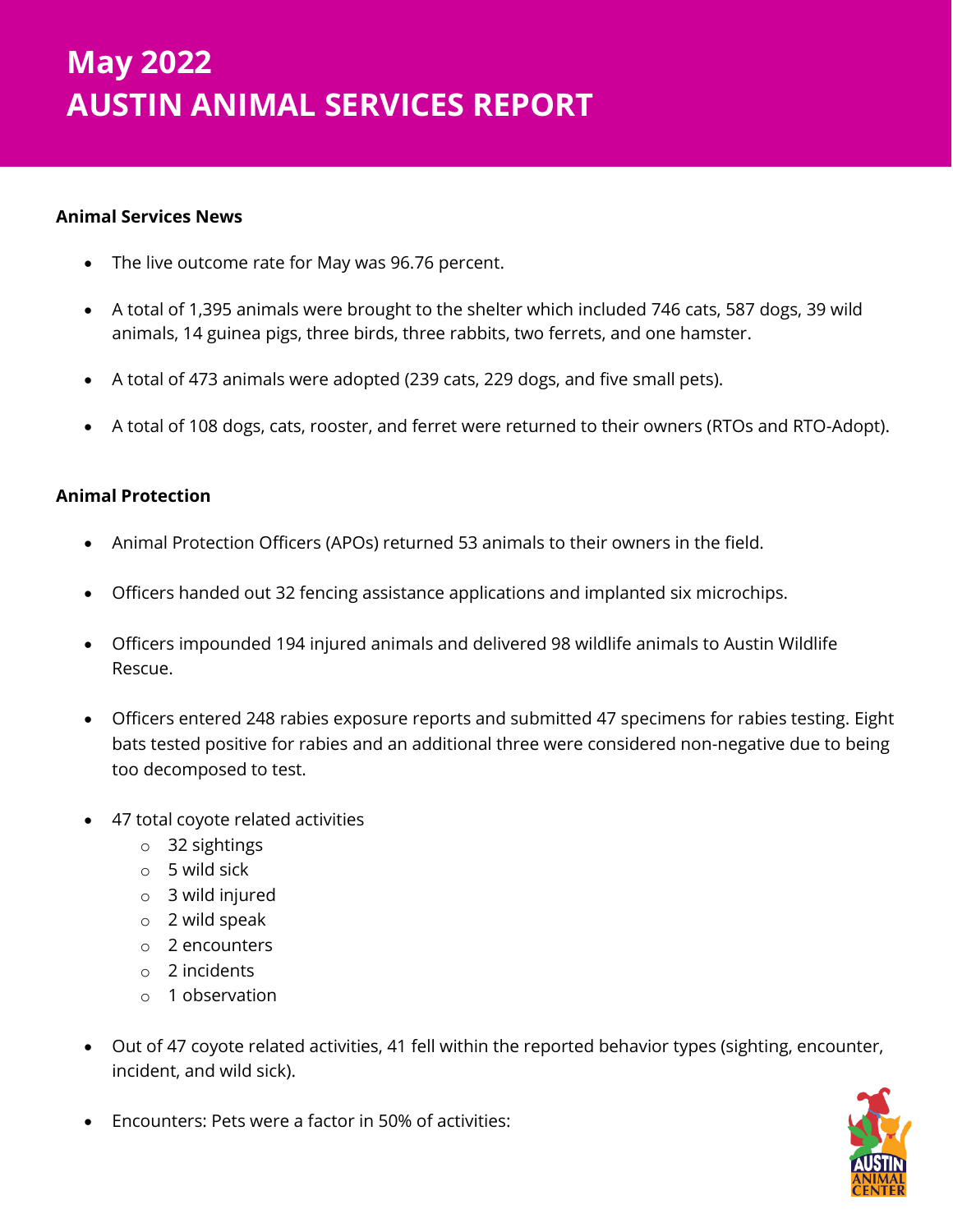- $\circ$  1 encounter involved a coyote approaching a person with no incident
- o 1 encounter involved a resident seeing a coyote chasing an outside cat
- Incidents: Pets were a factor in 50% of activities:
	- o 1 incident involved a coyote growling and approaching a caller with no interaction
	- o 1 incident involved a coyote injuring an off-leash unsupervised pet

#### **Volunteer, Foster, and Rescue Programs**

- A total of 313 volunteers donated 4,399 hours of volunteer service.
- The Volunteer Coordinators held five orientations for new volunteers in May, introducing 167 people to the shelter programs. 116 new volunteers attended their first training or mentor shifts in April.
- Group volunteer opportunities resumed. 12 group volunteers donated 24 hours towards dog walking and cat care.
- 114 animals were adopted directly from foster care.
- More than 190 different people/families fostered.
- 220 new foster applications were processed. (This number does not include walk-in / in person applications that were processed.)
- There are currently 916 members (approved fosters) in the foster program's GivePulse group.
- Three pets died or were euthanized in foster care.
- As of June 1 at 2:45 p.m. there were 335 animals in foster care.
- 254 dogs, cats, guinea pigs, and rabbits were transferred to 17 in-state AAC Rescue Partners (compared to 246 animals to 25 partners for May 2021).
- 83 dogs were transported to 11 out-of-state AAC Rescue Partners.
- Zero owner surrender appointments were posted to local AAC Rescue partners for intake deferral option.

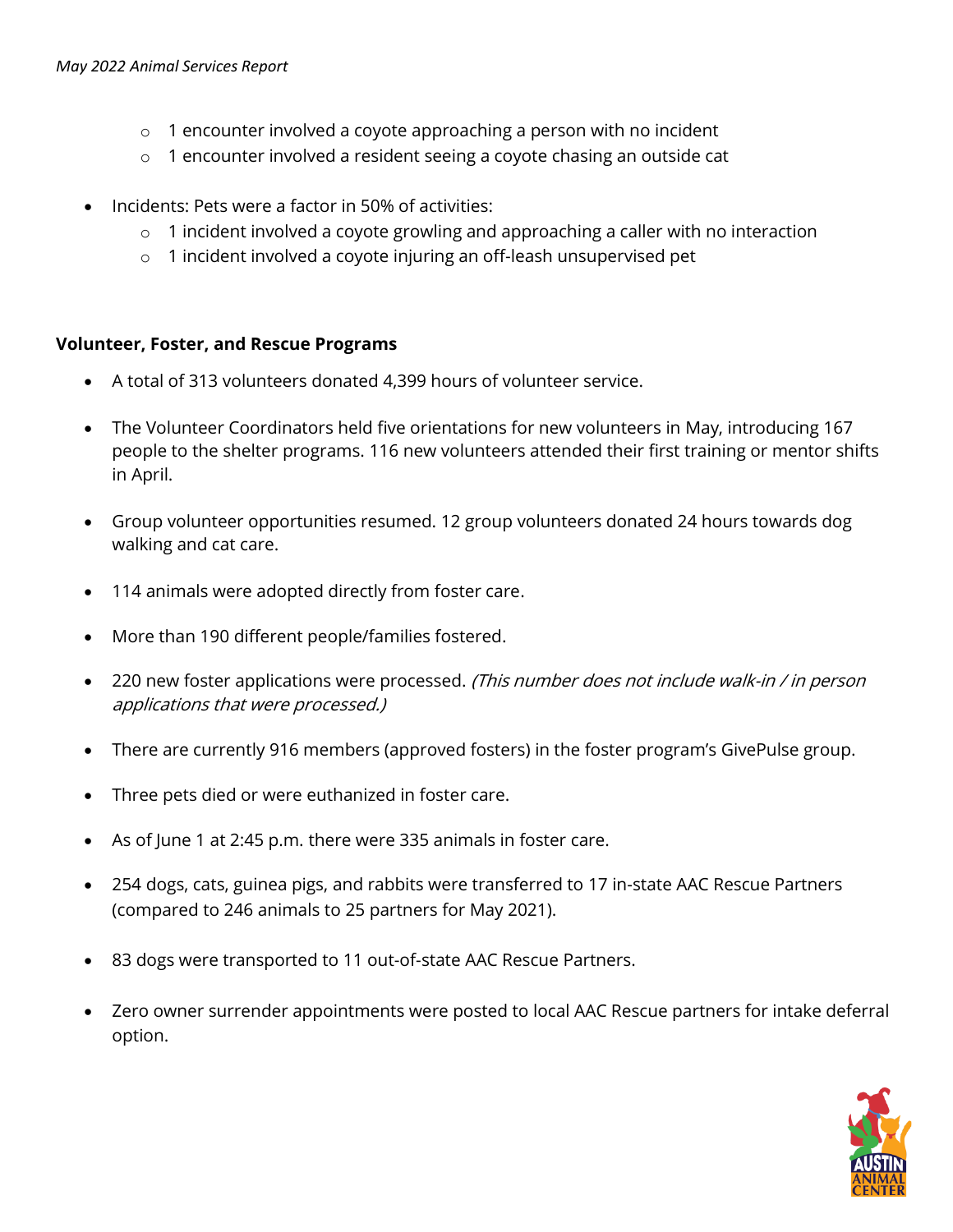### **Vet Services**

- AAC vets performed 1,228 exams.
- AAC vets spayed/neutered 478 animals; 93 percent of available animals have been sterilized.
- Zero visibly pregnant animals were spayed.
- 81 emergency cases were treated at AAC.
- 85 emergencies were transferred from the emergency clinic.
- The emergency clinic bill for May was estimated at \$42,734.
- Eight animals received orthopedic surgeries.
- 29 animals received other specialty surgeries (enucleations, amputations, mass removals, hernia repair, wound repairs, dentals, etc).
- Zero cruelty cases were treated.
- 178 animals were pulled by Austin Pets Alive! for medical reasons (5 medical urgent, 21 medical attention, 131 neonatal, 19 panleuk, 19 parvo, two pregnant).

## **Pet Resource Center**

- Staff handed out over 1,100 basic pet items (including food, crates, leashes, etc) to over 247 people.
- 13 dogs with behavior issues were deferred.
- 193 found animal reports and 243 lost animal reports were filed by members of the public.

## **Staffing**

- Due to the current hiring environment and the volume of background checks processed by the City, onboarding a new employee from the date of a position being posted takes 6-8 weeks.
- 17 unstaffed regular positions
	- o 3 Administration
		- 1 candidate pending background check
		- 2 postings recently closed